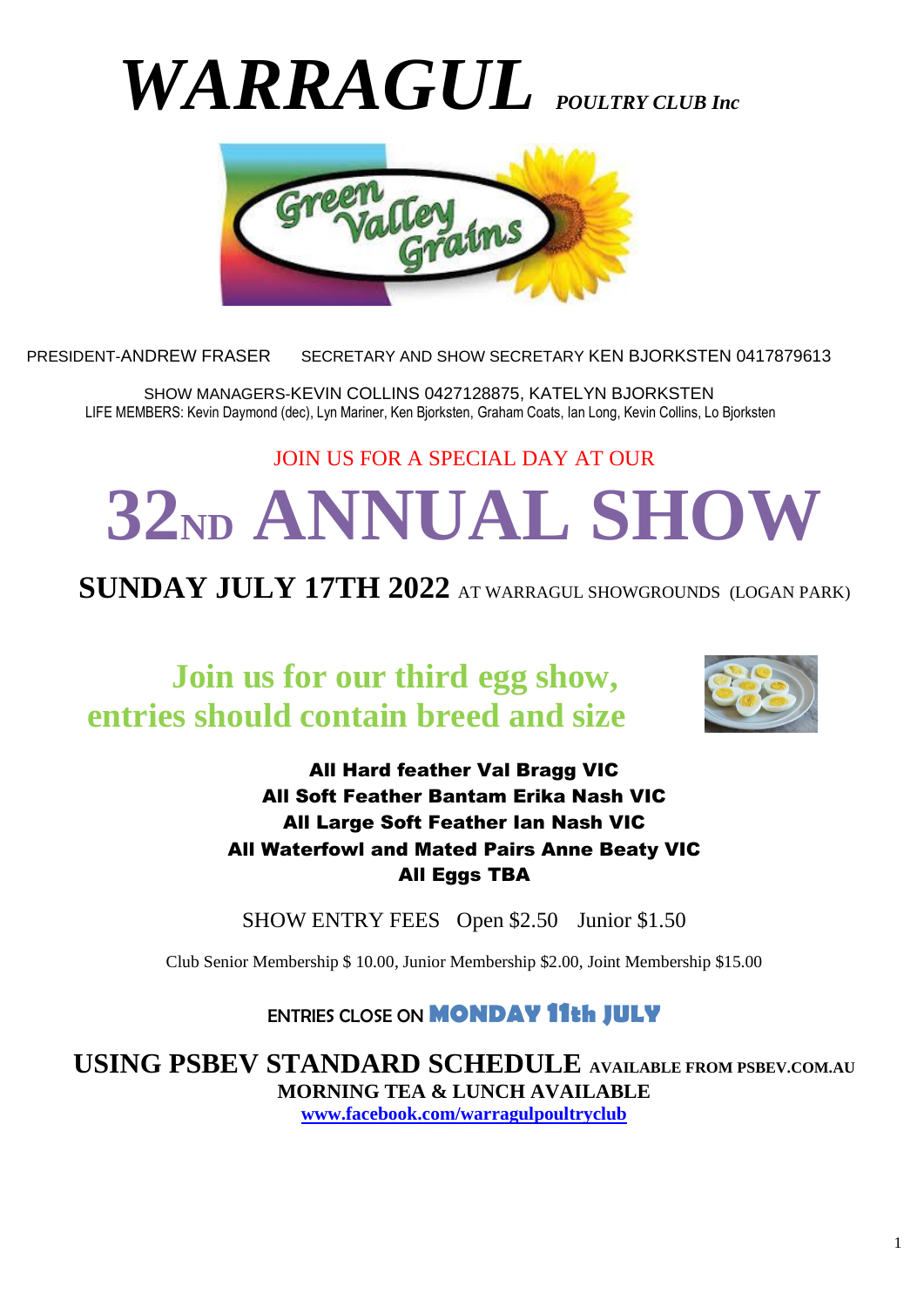#### GREAT RANGE OF PRIZES TO BE WON

#### **CHAMPION BIRD IN SHOW**

KEVIN DAYMOND MEMORIAL TROPHY (To be held by club) Carry Box by Vic Kemp and Rosette plus \$100 cash

#### **RESERVE CHAMPION BIRD IN SHOW**

Carry Box by Vic Kemp and Rosette plus \$50 cash

#### **CHAMPION OF EACH SECTION Sash plus \$30 RESERVE CHAMPION OF EACH SECTION Sash plus \$20**

#### Sections being Large and Bantam Soft feather and Hard feather, Waterfowl. For Open and Junior

A BREED AWARD WILL BE AWARDED TO ANY BREED WITH FIVE OR MORE ENTRIES. Birds from pairs not eligible for major awards.

POINTS AWARDED FOR P.S.B.E.V. JOURNAL FEATURE BREEDS This club is affiliated with the PSBEV: All Victorian exhibitors must be current financial members. Any annual fees must be sent to PSBEV secretary. Day passes to club \$15 with \$5 refund.

#### **JUNIOR SHOW AWARDS**

#### *CHAMPION JUNIOR EXHIBIT*

Australorp Bantam Trio from George Norman, Rosette plus \$30 cash

#### *RESERVE CHAMPION JUNIOR EXHIBIT*

Australian Poultry Standard from VPFA, Rosette plus \$20 cash

*SASH and TROPHY FOR BEST BIRD Large, Soft and Hard feather bantam and waterfowl* A BREED AWARD WILL BE AWARDED TO ANY CLASS WITH FIVE OR MORE ENTRIES.

**JUNIORS** When entering use open class numbers with the letter **"J"** before the class number.

Special Ribbon for Champion Rare Breed in Show proudly sponsored by AvGen Breed Ribbons for Best and Reserve Cochin or Brahma courtesy of the Cochin and Brahma club Breed Ribbons for Best and Reserve Australorp courtesy of the Australorp club of Australia

## RAFFLE PRIZES ON THE DAY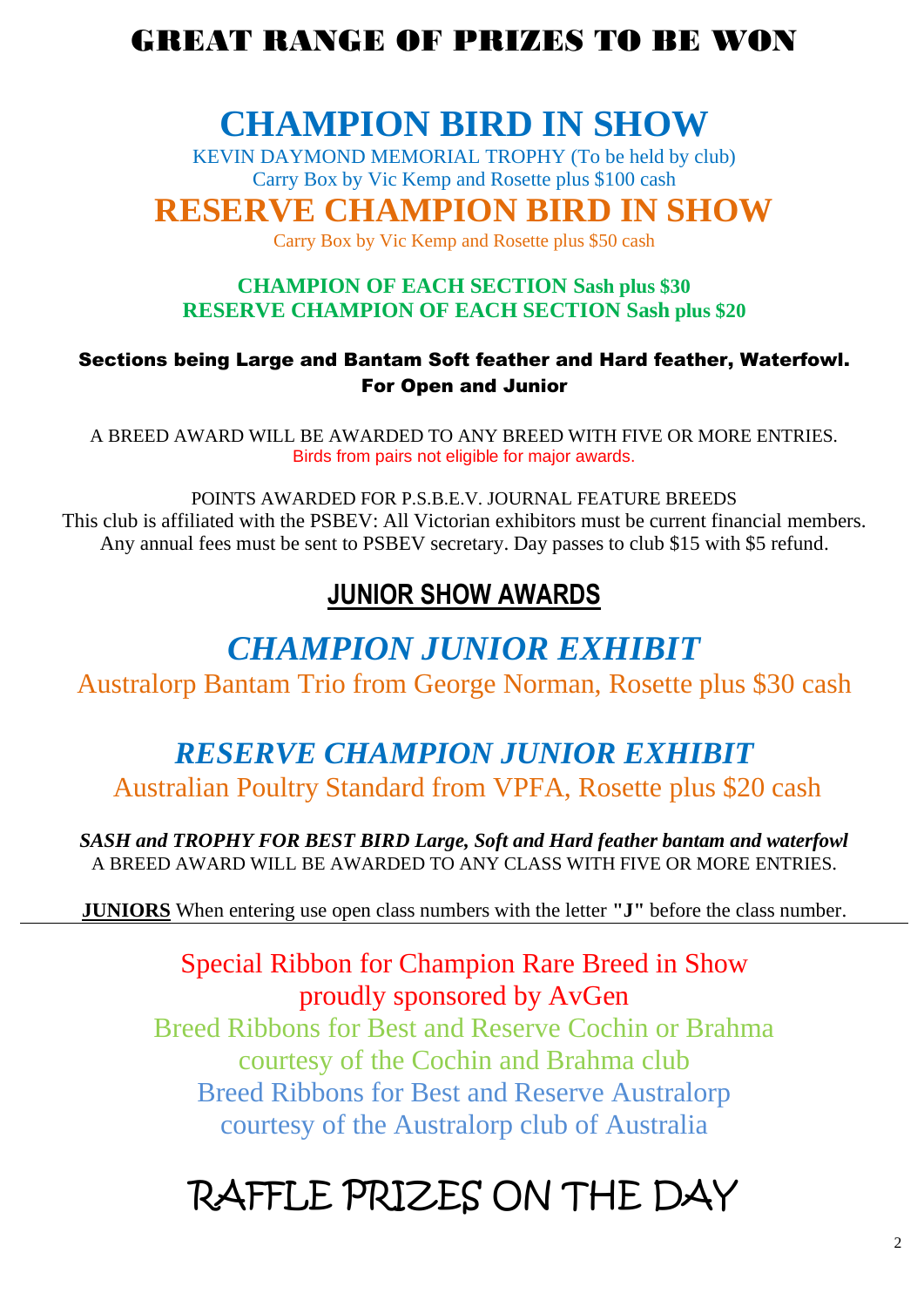#### Saturday night penning available please notify us if this is required

Please contact show secretary with any enquiries. Ken Bjorksten 0359978219

Rules and regulations

1. Exhibitors whose birds are not benched by 9.15am should see show manager on arrival.

 **2. Full entry fee must accompany entry** on the form supplied by the club, Payment can be made via Direct Deposit using your surname as the reference, or Cheques etc payable to the Warragul Poultry club Inc Pen numbers issued on the day.

 3. Any person deemed by the committee to be causing a nuisance either by comments or behaviour shall be liable to expulsion from the show and all prizes forfeited.

4. The judging area may be closed to the public if it is deemed necessary.

 5. The Warragul Poultry club Inc will not be held responsible for any loss, damage or accidents, although the greatest care will be taken.

- 6. No owner or unauthorised person is permitted to handle the exhibits once judging has commenced.
- 7. If a junior exhibits a breed in the junior classes, no member of his/her immediate family may exhibit the same breed and colour in the open section.
- 8. Junior exhibitors must bench their own birds, any assistance must come from the stewards only.
- 9. A Junior shall be eligible under the PSBEV rules.

 10. In a breed/ colour where 15 birds, male and female are entered, a reserve breed rosette or sash will be awarded.

 11. The committee reserves the right to add to or change the judge's panel, also any rules and regulations regarding this show.

 12. Any bird infested with parasites or infected with disease will be removed from the pavilion and all entry fees and prizes will be forfeited.

- 13. PSBEV rules also apply.
- 14. The club reserves the right to refuse entries and return entry money.
- 15. VPFA day passes available on request.

#### Please make sure you fill in your email address on the entry form so we add it to our list of exhibitors.

Entry forms are available from the VPFA website ([http://www.vpfa.com.au/standard-schedule/\)](http://www.vpfa.com.au/standard-schedule/)

ENTRIES RECEIVED AFTER CLOSING DATE WILL BE DOUBLE ENTRY FEE

#### **Entries can now be paid via Direct Debit;**

#### **Use name as reference, entries refundable if show is cancelled ACCOUNT NAME: Warragul Poultry Club BSB: 633-108 ACCOUNT NUMBER: 107765356**

#### **If we still hold some entry fees please mention on entries.**

SHOW ENTRIES TO SECRETARY warragulpoultryclub@gmail.com or Mr Ken Bjorksten, Phillips Road, Heath Hill 3981. 0417879613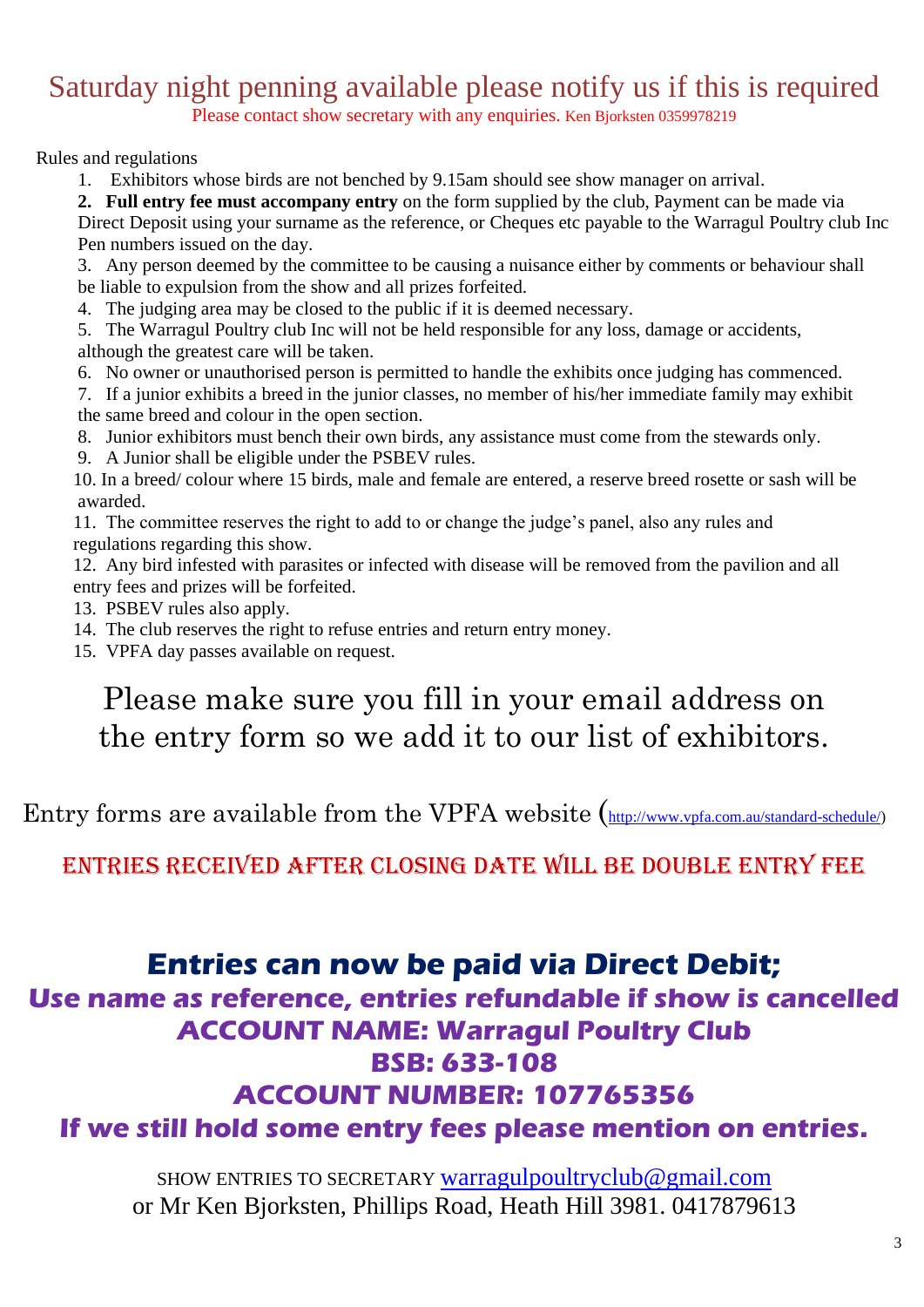### SPONSORS FOR 2022

**Green Valley Grains major sponsor for 2022**





# BREEDERS CHOICE

#### WOOD SHAVING'S IDEAL BEDDING FOR YOUR BIRDS

---------------------------------------------------------------------------------------------------------



## Allfarm

SPECIALISING IN ANIMAL HEALTH SINCE 1973 2 GLENVALE AVENUE HASTINGS 03 59 794 488

### SHERWOOD PARK ORCHARD SINCE 1908 BAKERY, CAFÉ AND SEASONAL ORCHARD

3165 Old Princess Highway Bunyip OPEN 7am to 5pm 7 days a week 0356295139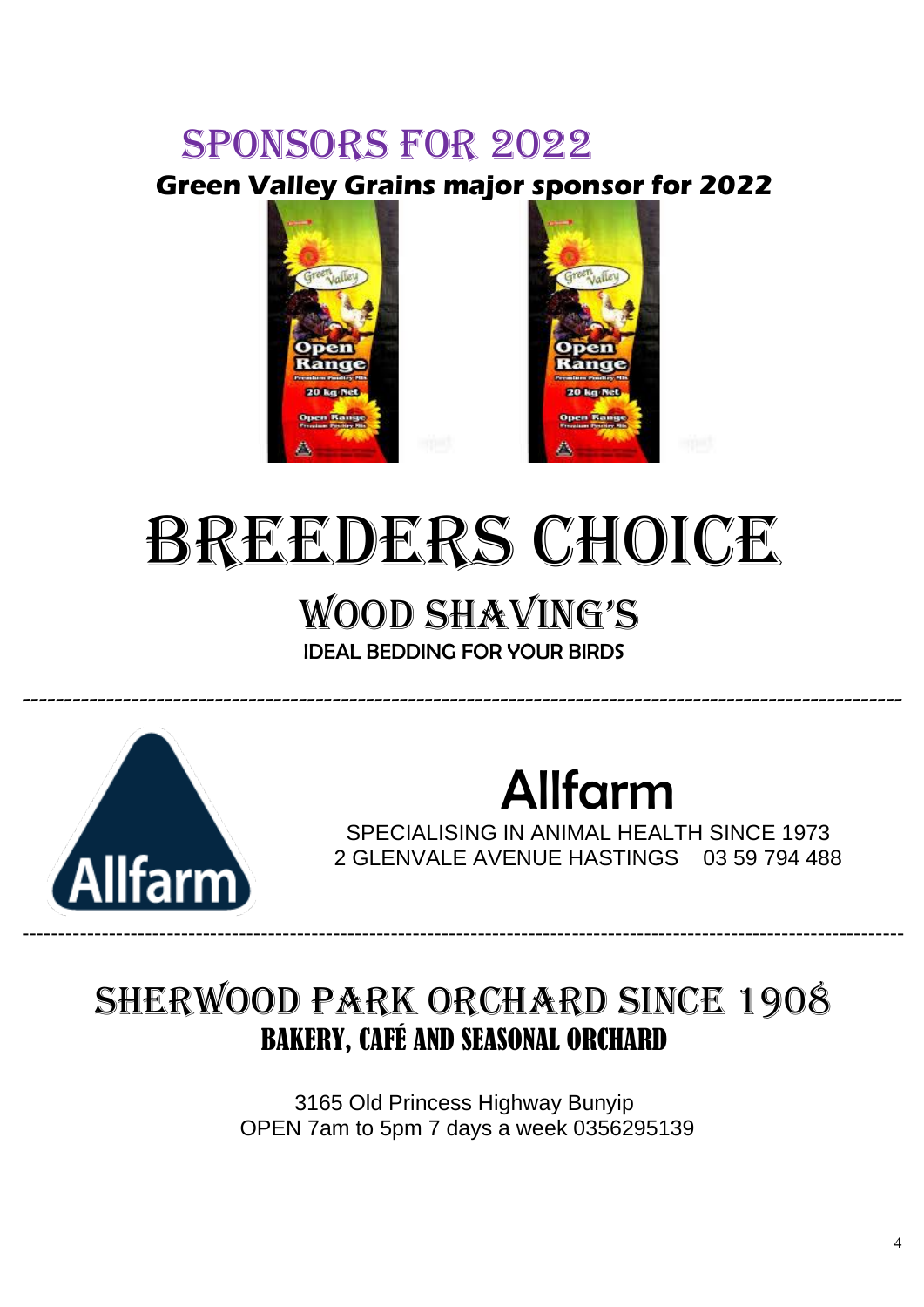# Drysdale's Yellingbo Chaff **Mill**

Quality Chaff for your chooks





## Australasian Poultry Supporting Juniors

## **AVGEN POULTRY**

Suppliers of Imported and Rare Chicken Breeds